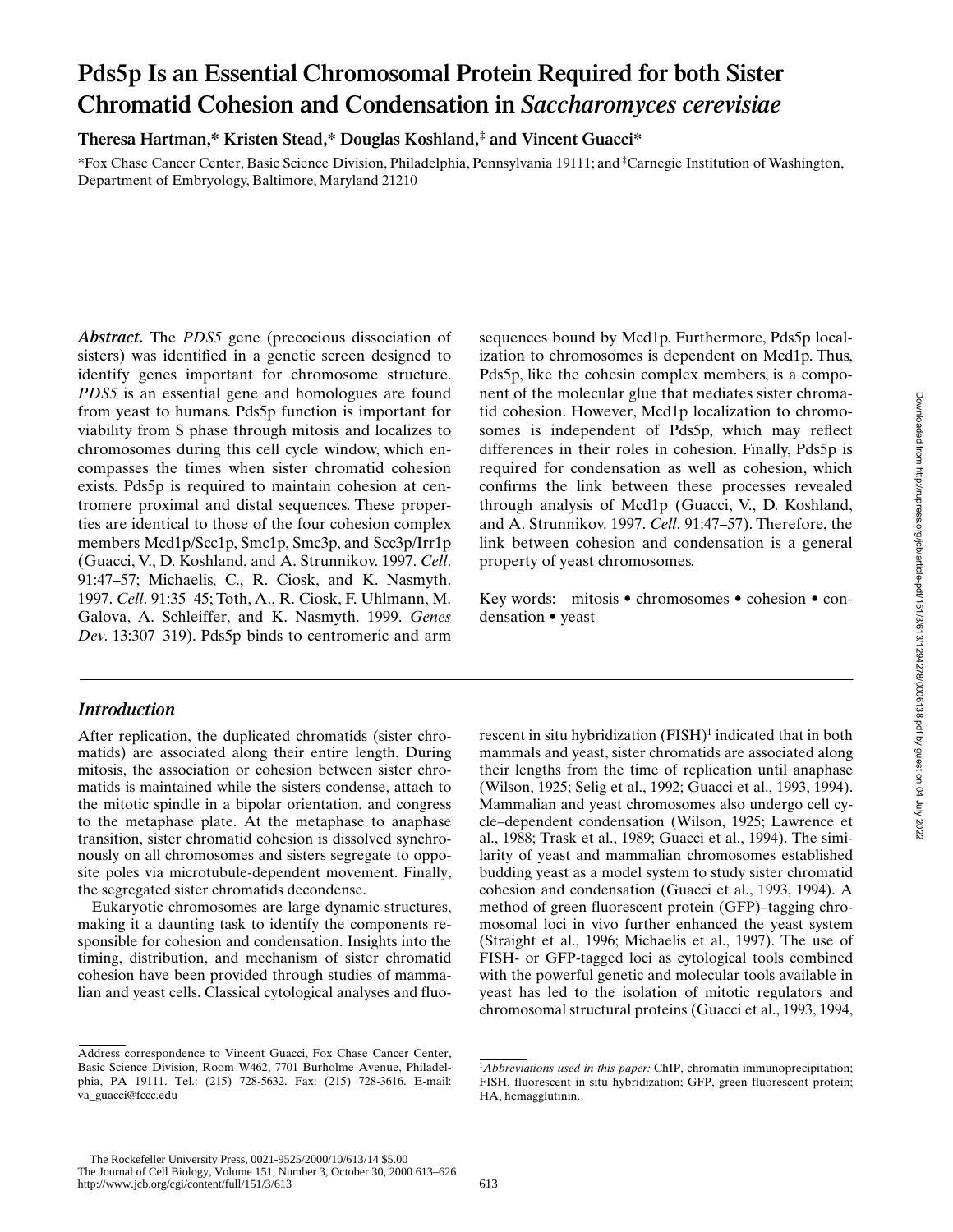1997b; Strunnikov et al., 1995; Funabiki et al., 1996; Yamamoto et al., 1996a,b; Michaelis et al., 1997; Furuya et al., 1998; Skibbens et al., 1999; Toth et al., 1999; Ciosk et al., 2000; Tanaka et al., 2000).

Chromosomal proteins essential for sister chromatid cohesion have been identified in yeast and vertebrates (Guacci et al., 1997b; Michaelis et al., 1997; Furuya et al., 1998; Losada et al., 1998; Skibbens et al., 1999; Toth et al., 1999; Ciosk et al., 2000; Tanaka et al., 2000). In budding yeast, these cohesion factors are Mcd1p (also known as Scc1p), Smc1p, Smc3p, Ctf7p (also known as Eco1p), Scc2p, Scc3p (also known as Irr1p), and Scc4p (Kurlandzka et al., 1995; Guacci et al., 1997b; Michaelis et al., 1997; Skibbens et al., 1999; Toth et al., 1999; Ciosk et al., 2000). These factors can be functionally divided into those that mediate cohesion (i.e., form the molecular "glue") and those that are required to establish cohesion but are not part of the glue.

Several lines of evidence indicate that Mcd1p, Smc1p, Smc3p, and Scc3p are part of the molecular glue. First, these four proteins form a soluble complex termed cohesin, and are localized to chromosomes by early S phase (Losada et al., 1998). Second, Mcd1p is required for cohesion and cell viability during or soon after S phase, indicating an essential role at the time cohesion is established (Guacci et al., 1997b; Uhlmann and Nasmyth, 1998). Furthermore, Mcd1p is essential for cohesion in mitosis, demonstrating that it is required to maintain cohesion (Guacci et al., 1997b). Third, a functional site of cohesion was mapped to the yeast *CEN* DNA in vivo (Megee and Koshland, 1999). Subsequently, cohesin complex members Mcd1p and Smc1p were shown to localize to yeast *CEN* DNA, providing a direct link between the cohesin complex and a functional site of cohesion (Blat and Kleckner, 1999; Megee et al., 1999; Tanaka et al., 1999).

Several lines of evidence indicate that Ctf7p, Scc2p, and Scc4p are required for the establishment of cohesion. First, they are required for cohesion and cell viability during or soon after S phase, but are not required after S phase (Skibbens et al., 1999; Toth et al., 1999; Ciosk et al., 2000). Second, Scc2p and Scc4p are required for loading the cohesin complex onto chromosomes, but do not colocalize with the complex (Toth et al., 1999; Ciosk et al., 2000). Third, genetic interactions between Ctf7p and Pol30p (PCNA), a known replication protein, and Ctf18p, a replication factor C homologue, indicate that cohesion and replication are intrinsically linked (Skibbens et al., 1999). Taken together, Scc2p, Scc4p, and Ctf7p function to load the proteins that physically mediate cohesion and link the establishment of cohesion with DNA replication.

Chromosomal proteins essential for chromosome condensation have also been identified in yeast and *Xenopus* (Hirano and Mitchison, 1994; Saitoh et al., 1994; Saka et al., 1994; Strunnikov et al., 1995; Hirano et al., 1997; Sutani and Yanagida, 1997; Lavoie et al., 2000; Ouspenski et al., 2000). In budding yeast, Smc2p and Brn1p are required for chromosome condensation (Strunnikov et al., 1995; Lavoie et al., 2000; Ouspenski et al., 2000). Homologues of Smc2p, Smc4p, and Barren together with two other proteins form a soluble complex termed condensin (Hirano et al., 1997; Sutani et al., 1999). While the mechanism of condensation has not been determined, the condensin complex may function to induce supercoils in DNA to facilitate condensation (Kimura and Hirano, 1997; Kimura et

al., 1999). In addition to their roles in cohesion and condensation, members of the Smc protein family have been implicated in dosage compensation, recombination, and transcriptional silencing (Chuang et al., 1994; Jessberger et al., 1996; Donze et al., 1999). One prominent characteristic of Smc protein family members is that they possess large coiled-coil domains that span most of their length (reviewed in Koshland and Strunnikov, 1996). It may be that their broad range of chromosomal functions is a consequence of specific interactions of a variety of proteins with Smc members via their coiled-coil domain.

The cohesin complex proteins are part of the molecular glue that mediates sister chromatid cohesion during mitosis. However, sister chromatid cohesion is a complex and highly regulated process and the cohesin complex is only part of the story (reviewed in Koshland and Guacci, 2000). The establishment of cohesion requires not only the loading of cohesin complex onto chromosomes, but also likely a coupling with DNA replication. The identification of the budding yeast Trf4p as a DNA polymerase required for sister chromatid cohesion supports this connection between cohesion and replication (Wang et al., 2000). Furthermore, the *Drosophila* MEI-S322 protein loads onto centromeric regions of chromosomes in prometaphase and is thought to function in the maintenance of cohesion at the centromere (Kerrebrock et al., 1995; Moore et al., 1998). Thus, there are region-specific cohesion factors that load onto chromosomes well after DNA replication. Finally, Mcd1p is required for condensation as well as cohesion (Guacci et al., 1997b). Therefore, we continued our screen to identify of additional components required for sister chromatid cohesion to help elucidate the mechanisms of sister chromatid cohesion and condensation. Here we have identified a new budding yeast protein, Pds5p (precocious dissociation of sister chromatids). Pds5p has 1,277 amino acids and shares homology with proteins from fungi (*Aspergillus nidulans* {BimD6} and

*Table I. Yeast Strains Used in this Study*

| Strain    | Genotype                                      |
|-----------|-----------------------------------------------|
| VG958-7C  | Mata pds5-3 trp1 leu2 bar1 gal1               |
| VG982-3A  | Matα trp1 leu2 ura3 bar1 gal1                 |
| VG982-7B  | $Mat\alpha$ trp1 leu2 bar1 gal1               |
| VG982-6A  | Mata trp1 ura3 bar1 gal1                      |
| VG986-5B  | Mata pds5-1 trp1 ura3 bar1 gal1               |
| VG987-5C  | Mata pds5-2 trp1 ura3 bar1 gal1               |
| VG988-1C  | Mata pds5-3 trp1 ura3 bar1 gal1               |
| VG1328-2C | Matα cdc15-2 trp1 ura3 gal1                   |
| VG2043-8C | Mata trp1 lys2-801 bar1 gal1                  |
| VG2049-3A | Mata MCD1-GFP ura3 bar1 gal1                  |
| VG2050-1A | Mata MCD1-6HA ura3 bar1 gal1                  |
| VG2061-1D | Matα MCD1-GFP cdc15-2 ura3 leu2 gal1          |
| VG2063-5C | Mata PDS5-GFP trp1 ura3 lys2-801 bar1 gal1    |
| VG2064-2A | Mata PDS5-6HA trp1 ura3 lys2-801 bar1 gal1    |
| VG2069-1B | Mata PDS5-GFP cdc15-2 trp1 ura3 gal1          |
| VG2072-2D | Mata mcd1-1 PDS5-6HA trp1 ura3 bar1 gal1      |
| VG2073-7D | Mata pds5-1 MCD1-6HA leu2 ura3 bar1 gal1      |
| VG2074-6C | Mata pds5-2 MCD1-6HA leu2 bar1 gal1           |
| VG2073-7D | Mata pds5-3 MCD1-6HA leu2 ura3 bar1 gal1      |
| VG1325    | Mata trp1 leu2 ura3 ade2 bar1 gal1            |
|           | Matα trp1 leu2 ura3 ade3 bar1?gal1 can1       |
| VG1359    | Mata pds5::URA3 trp1 leu2 ura3 ade2 bar1 gall |
|           | Matα trp1 leu2 ura3 ade3 bar1?gal1 can1       |
|           |                                               |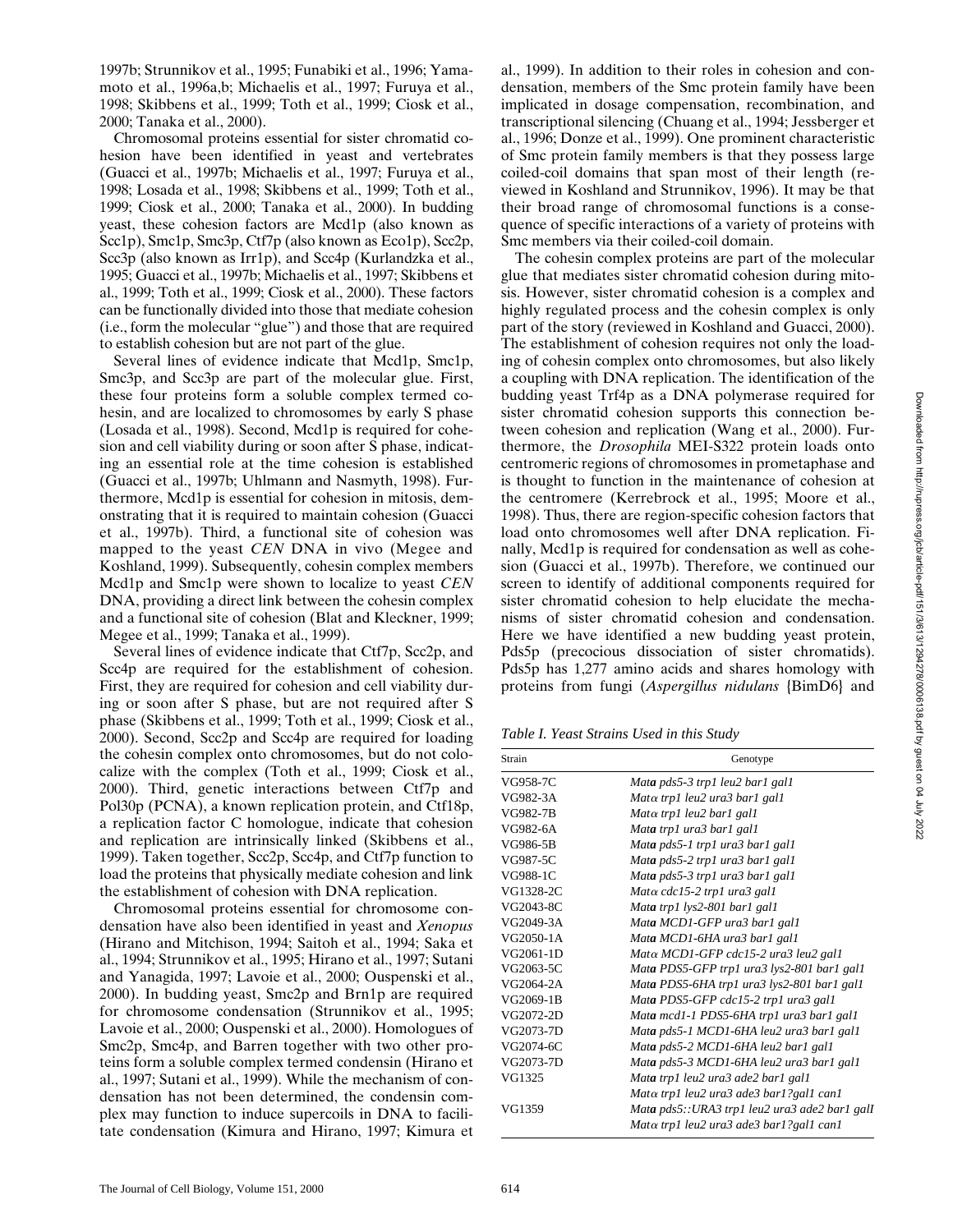*Sordaria* {Spo76}) and with putative proteins from *Schizosaccharomyces pombe* to humans (Denison et al., 1993; van Heemst et al., 1999). The BimD6 and Spo76 proteins are essential for mitotic and meiotic chromosome segregation, respectively (Denison et al., 1993; van Heemst et al., 1999). Here we demonstrate Pds5p is an essential chromosomal protein required for chromosome segregation and sister chromatid cohesion during mitosis. Thus, Pds5p has functional homology with BimD6 and Spo76. Furthermore, the localization of Pds5p to chromosomes is dependent on the cohesin complex member Mcd1p. Finally, we show that Pds5p is also required for chromosome condensation during mitosis, confirming that sister chromatid cohesion and condensation are linked.

## *Materials and Methods*

## *Reagents and Media*

Reagents and media were described previously (Guacci et al., 1997b; Yamamoto et al., 1996b). Benomyl was a gift from Dupont. Yeast strains are listed in Table I.

### *Identification of Mutants Exhibiting Mitotic Lethality*

A collection of temperature-sensitive mutants  $(Ts^{-})$  were patched to YEPD plates and grown at 23°C. Cells were replica plated to media containing either  $\alpha$  factor (10<sup>-8</sup> M) or benomyl (70  $\mu$ g/ml) and incubated at 23°C until cells arrested in either G1 or mid-M phase, respectively. Plates were transferred to 37°C for 3 h to inactivate the mutant gene product while cells were arrested, and then replica plated to YEPD and incubated at  $23^{\circ}$ C for 48 h to release cells from arrest and allow growth. Mutants showing enhanced lethality after transient arrest in mid-M phase compared with G1 phase were chosen for study.

## *Cloning the PDS5 Gene*

Three mutants with enhanced mitotic lethality and precocious dissociation of sister chromatids fell into a single complementation group based on a failure to grow at 378C when mated, and so were renamed *pds5-1*, *pds5-2,* and *pds5-3*. Strains were back-crossed and the Ts<sup>-</sup> and mitotic lethality phenotypes each segregated  $2+2-$  and cosegregated. For analysis of  $pds5$ phenotypes, original isolates were backcrossed five times to wild-type strains to generate haploids VG986-5B (*pds5-1*), VG987-5C (*pds5-2*), and VG988-1C (*pds5-1*). The *PDS5* gene was cloned by transforming haploid VG958-7C (*pds5-3*) with a pRS314 (*CEN ARS TRP1*) vector-based yeast genomic library (provided by P. Hieter, University of British Columbia, Vancouver, BC, Canada). Transformed cells were plated onto Trp<sup>-</sup> media, incubated 22 h at  $23^{\circ}$ C, and then transferred to  $37^{\circ}$ C for 3 d. Five clones grew at 37°C and contained identical plasmids (8B). A 5.8-kb ClaI fragment from plasmid 8B complemented both the Ts<sup>-</sup> and mitotic lethal phenotypes of *pds5* mutants. The ClaI insert ends were sequenced and contained ORF YMR076C from chromosome XIII.

## *PDS5 Is an Essential Gene*

Plasmid pVG177 contains a 5.8-kb ClaI fragment bearing *PDS5* in vector pRS314. The *URA3* gene on a 1.2-kb HindIII fragment (blunt ended using Klenow) was inserted into plasmid pVG177 at the BstEII site (blunt ended using Klenow) to form plasmid, pVG199, which has *URA3* inserted after amino acid 114 of the *PDS5* ORF (*pds5*::*URA3*). Plasmid pVG199 was digested with ClaI and transformed into diploid VG1325. Ura<sup>+</sup> transformants were analyzed by Southern blot to identify clones with *pds5*:: *URA3* on one chromosome and wild-type *PDS5* on the homologue, which were renamed as diploid VG1359.

To determine whether *PDS5* is an essential gene, wild-type parent VG1325 (*PDS5*/ *PDS5*) and VG1359 (*pds5*::*URA3*/*PDS5*) diploid cells were sporulated and dissected. VG1325 (*PDS5*/ *PDS5*) had a 98% spore viability. In contrast, VG1359 (*pds5*::*URA3*/*PDS5*) had only a 47% spore viability. Of 29 tetrads dissected, 25 were 2:2 (viable:inviable) and 4 were 1:3 tetrads. All viable spores were Ura<sup>-</sup> indicating that none contained the *pds5::URA3* allele. Microscopic examination of spores that failed to form colonies revealed 98% had two or more cell bodies, demonstrating that

virtually all spores germinated and attempted one or more cell divisions before dying. Finally, strain VG1359 was transformed with plasmid pTH10, a centromere plasmid bearing *PDS5* and*TRP1*, sporulated, and dissected. Spore viability increased to 65%. Of 10 tetrads dissected, 1 was 4:0 (viable: inviable), 4 were 3:1, and 5 were 2:2. Viable  $Ura<sup>+</sup>$  spores were obtained and all were also  $Trp^{+}$ , indicating that spores containing the *pds5::URA3* allele grew if they contained plasmid pTH10. These data demonstrate that *PDS5* is an essential gene.

## *COOH-terminal Tagging of Pds5p and Mcd1p*

Strains were constructed to contain either a COOH-terminally tagged Pds5p (Pds5p-6HA or Pds5p-GFP) or Mcd1p (Mcd1p-6HA or Mcd1p-GFP) under control of their endogenous promoters as the sole source of Pds5p or Mcd1p, respectively. Haploids with a tagged Pds5p were made as follows: a BamHI site was generated after the last amino acid of the *PDS5* ORF by PCR and either a 0.26-kb BamHI fragment bearing six tandem hemagglutinin (HA) epitopes or a 0.75-kb BamHI fragment bearing GFP was inserted to form plasmid pVG264 or pVG263, respectively. These plasmids have a pRS406 backbone, *PDS5* promoter, ORF with the tag and 3'UTR. Plasmids pVG264 and pVG263 were linearized with AflII, transformed into haploid VG982-3A, and plated onto Ura<sup>-</sup> media to create tandem integrants at the PDS5 genomic locus. Ura<sup>+</sup> transformants were streaked on FOA-containing plates and Ura<sup>-</sup> cells (popouts) were screened by PCR to identify those retaining tagged *PDS5* alleles. These were crossed to haploid VG2043-8C and the resulting diploids sporulated and dissected to generate VG2064-2A (*PDS5-6HA*) and VG2063-5C (*PDS5-GFP)*. Haploid VG2063-5C was crossed to VG1328-2C and the resulting diploid was sporulated and dissected to generate haploid VG2069-1B (*cdc15-2 PDS5-GFP*).

To make haploids containing a tagged Mcd1p, a BamHI site was generated by PCR after the last amino acid of the *MCD1* ORF and either the 6HA or GFP fragment inserted to form plasmid pVG269 or pVG270, respectively. These plasmids have a YIplac211 backbone, the *MCD1* promoter, ORF with the tag, and 3'UTR. Plasmids pVG269 and pVG270 were linearized with AgeI, transformed into haploid VG982-3A. Cells bearing only *MCD1-6HA* or *MCD1-GFP* alleles identified as described for tagged Pds5p. Strains bearing a tagged Pds5p or Mcd1p grew at rates similar to isogenic wild-type strains, indicating that the tag did not compromise protein function.

#### *Yeast Cell Culture Conditions*

Yeast cells were grown in YPD at  $23^{\circ}$ C to mid-log phase then treated as follows.

Arrest at G1, S or Mid-M Phase.  $\alpha$  factor (10<sup>-8</sup> M), hydroxyurea (HU; 100 mM), or nocodazole (15  $\mu$ g/ml) was added to arrest cells in G1, S, or mid-M phase, respectively, as described (Guacci et al., 1997b).

*Synchronous Populations of Cycling Cells Released From S Phase.* Cells were treated as described (Guacci et al., 1997b), except that  $\alpha$  factor  $(10^{-8}$  M) was added to media upon release from S phase.

*Synchronous Populations of Mid-M Phase Cells Obtained after Release from G1 Phase.* Cells were treated as described (Guacci et al., 1997b).

#### *Fluorescence In Situ Hybridization*

FISH was performed as described as described (Guacci et al., 1994, 1997a). Probes used for analysis of cohesion and condensation were described (Guacci et al., 1994, 1997a,b).

#### *Chromosome Spreads*

Chromosome spreads were performed as described (Michaelis et al., 1997). HA-tagged proteins were detected using mouse anti–HA antibody 16B12 (Babco) (1:2,500) and Cy3-conjugated goat anti–mouse antibody (Jackson ImmunoResearch Laboratories) (1:3,000).

#### *Chromatin Immunoprecipitation*

Chromatin immunoprecipitation (ChIP) and the PCR analysis was performed as described (Megee et al., 1999).

#### *Fluorescence Microscopy and Flow Cytometry*

Indirect immunofluorescence and flow cytometry was described (Yamamoto et al., 1996a). Images were collected using an epi-fluorescence microscope (E800; Nikon) and recorded digitally using a Hamamatso cooled CCD camera with processing software from Phase 3 Imaging, which allowed image superimposition.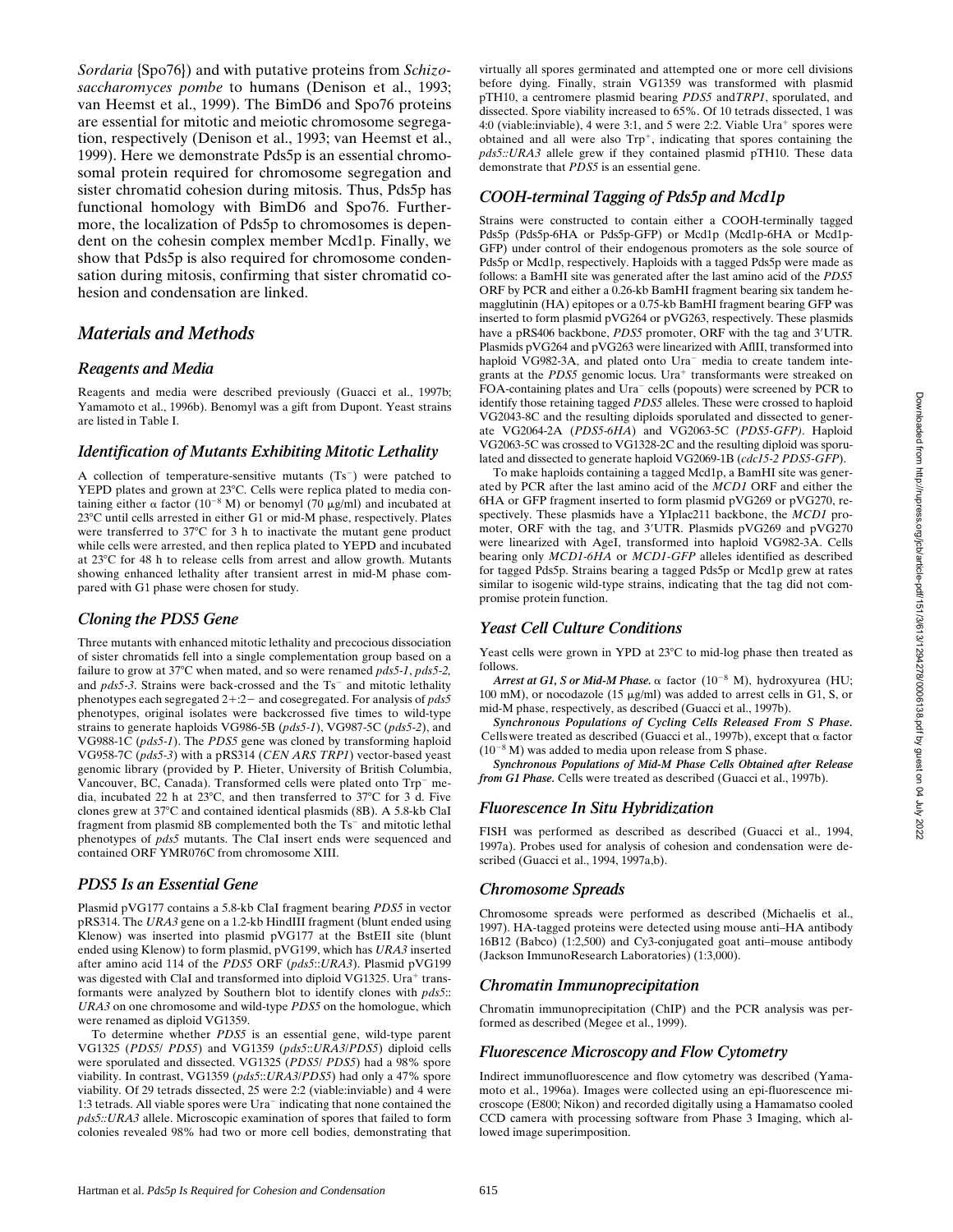## *Results*

## *PDS5 Was Isolated in a Screen Designed to Identify Genes Encoding Proteins Important for Sister Chromatid Cohesion*

We previously used a cytogenetic screen to isolate mutants defective in sister chromatid cohesion and identified *pds1* and *mcd1* mutants (Guacci et al., 1993, 1997b; Yamamoto et al., 1996a,b). Here we describe the characterization of *pds5* (precocious dissociation of sister chromatids), another mutant identified by this screen. In brief, a collection of mutants temperature sensitive for growth  $(Ts^{-})$  were screened to identify those exhibiting enhanced lethality after transient arrest in mid-M phase as compared with G1 phase. Mutants that had enhanced mitotic lethality were screened by FISH to identify those exhibiting precocious dissociation of sister chromatids (see below). Three mutants formed one complementation group and were named *pds5-1*, *pds5-2,* and *pds5-3*. All three mutants showed decreased viability at  $30^{\circ}$ C and no growth at  $37^{\circ}$ C, indicating that each allele was defective for function at high temperature (Fig. 1 A). Even at  $23^{\circ}$ C, the *pds5* allele have some growth defects since *pds5* cells form heterogeneously sized colonies and only  $\sim 80\%$  of *pds5* cells form colonies on YEPD plates, compared with almost 100% for wild-type cells (data not shown).

To more precisely assess the stage of the cell cycle where Pds5p function is essential, wild-type and *pds5* haploid cells were arrested in either G1, S, or mid-M phases using either  $\alpha$  factor, hydroxyurea, or nocodazole, respectively, and then incubated  $2 h$  at  $37^{\circ}$ C while still arrested (see Materials and Methods). Aliquots of cells were washed free of the arresting agent and plated on YEPD to determine cell viability (Fig. 1 B). In G1 phase, *pds5* cells maintained viability when shifted to 37<sup>o</sup>C. In S phase, *pds5* cells showed only a 1.5-fold decrease in viability when incubated at 37°C. However, in mid-M phase, *pds5* cells showed a 3-fold decrease in viability at  $23^{\circ}$ C and a 40-fold decrease to 2% viability when shifted to  $37^{\circ}$ C. Thus, Pds5p function is not required in G1 phase, but is essential in mid-M phase. The weak effect in S phase *pds5* cells indicates that Pds5p function may be required either during replication or soon after, since Pds5p localizes to chromosomes in early S phase (see below).

## *PDS5 Is an Essential Gene Required for Proper Chromosome Segregation*

The *PDS5* gene was cloned by complementation of the Ts<sup>-</sup> and mitotic lethal phenotypes of *pds5* cells (Fig. 1 C). Standard yeast genetic techniques were used to show that *PDS5* is an essential gene (Materials and Methods). The mitotic lethality of *pds5* cells suggested a function for Pds5p in chromosome structure or segregation. To determine the role of Pds5p in cell cycle progression and chromosome segregation, wild-type and *pds5* haploid cells grown to mid-log phase at  $23^{\circ}$ C were shifted to  $37^{\circ}$ C, and then cell, spindle, and DNA morphologies as well as DNA content were scored. At 23°C, FACS® (Becton Dickinson)



*Figure 1.* Characterization of  $pds5$  mutants. (A)  $Ts^-$  phenotype of *pds5* cells. Wild-type (VG982-6A), *pds5-1* (VG986- 5B), *pds5-2* (VG987-5C), and *pds5-3* (VG988-1C) cells grown at 23°C in YPD liquid were plated in 10-fold serial dilutions on YPD and incubated at  $23^\circ$ ,  $30^\circ$ , and  $37^\circ$ C. (B) Cell cycledependent lethality of *pds5* cells. Strains in A were arrested at 23°C in either G1, S, or mid-M phase, incubated at  $37^{\circ}$ C while arrested, and then plated on  $YPD$  at  $23^{\circ}C$  to determine percent viability (Materials and Methods). Data from three independent experiments was used to generate error bars. (C) Cloning of the *PDS5* gene. Strains in A were transformed with either a *CEN* vector alone or one bearing the *PDS5* ORF.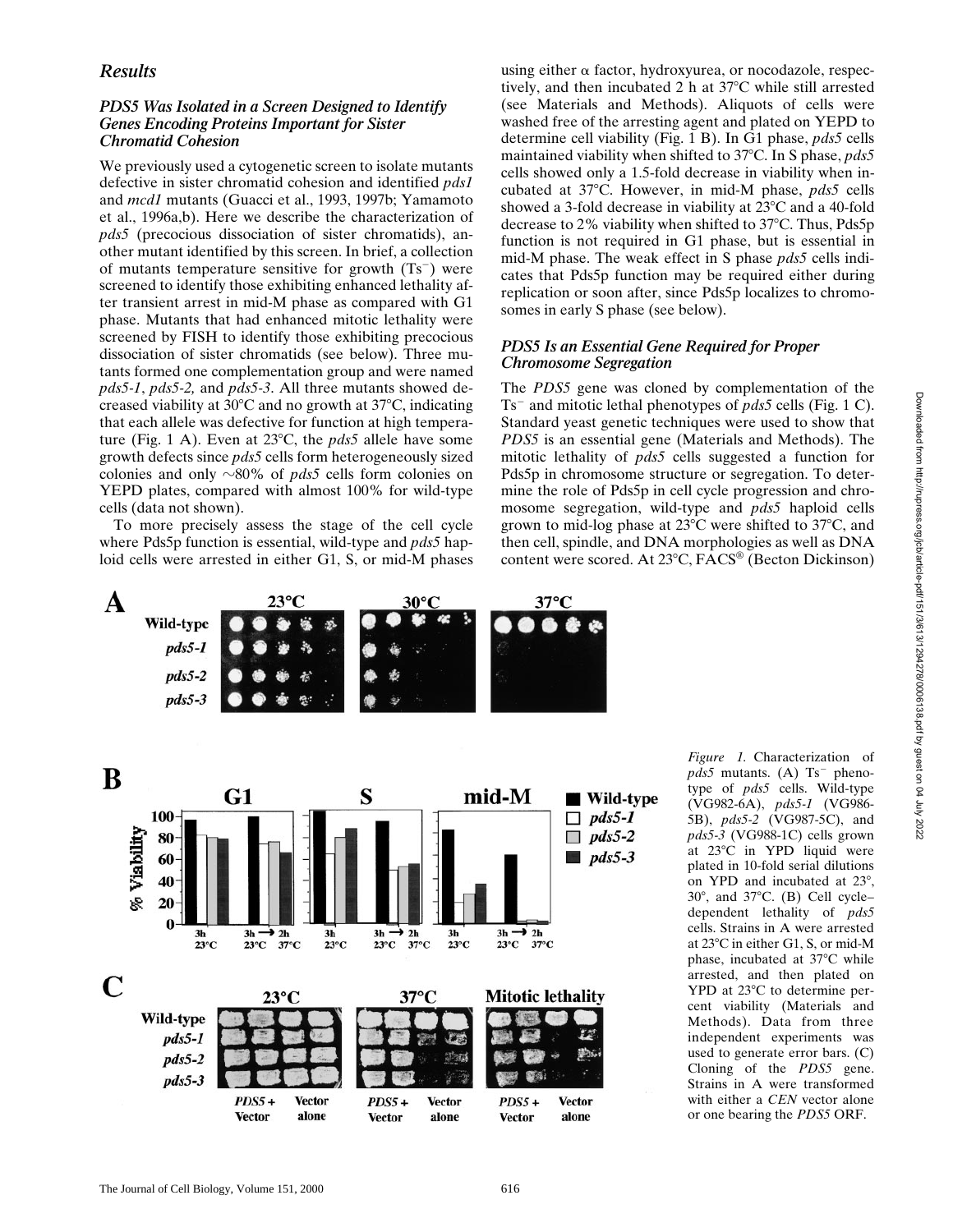

profiles of *pds5* cells were similar to wild-type cells (Fig. 2 A). However, after 3 or 6 h at 37<sup>o</sup>C, the *pds5* cultures were enriched for cells with 2C DNA content and showed a twofold increase in the frequency of large budded cells with short or partially elongated spindles (Fig. 2 A and data not shown). These phenotypes indicate that *pds5* cells accumulate in G2 and M phases of the cell cycle when grown at  $37^{\circ}$ C. This result is consistent with a defect in chromosome structure delaying cell cycle progression through mitosis.

*Pds5* mutant cells were further characterized using synchronous populations of cycling cells obtained after release from S phase arrest. Asynchronously growing cul-

*Figure 2.* Cell cycle progression in wild-type and *pds5* mutant cells. (A) DNA content of cells. Wild-type (VG982-6A) and *pds5-3* (VG988-1C) cells were grown asynchronously at  $23^{\circ}$ C or shifted to  $37^{\circ}$ C for 3 h, and then subjected to FACS® analysis to measure DNA content (Materials and Methods). (B) Micrographs showing the mitotic spindle in cells 1 h after release from S phase at  $37^{\circ}$ C. Strains in A were synchronously released at 37°C from S phase arrest, and, after 1 h, cells were processed for immunofluorescence. Chromosomal DNA (gray) and Tubulin (white). (C) Quantitation of cell and DNA morphologies after release from S phase at 37°C. Strains in B were scored for cell and DNA morphologies in S phase arrested cells at 37°C [S phase (HU)] and in cells 2 h after release at  $37^{\circ}$ C (2 h after S phase). Data from 400 cells from two independent experiments were scored to generate error bars.

tures of wild-type and *pds5* cells were grown to mid-log phase at  $23^{\circ}$ C, arrested in S phase by addition of hydroxyurea, and then transferred to  $37^{\circ}$ C for 1 h while in the presence of hydroxyurea to inactivate the mutant Pds5p in S phase (Materials and Methods). Finally, cells were released from S phase by transferring to YEPD media containing  $\alpha$  factor at 37°C. This regimen allows cells to progress through mitosis at nonpermissive temperature for *pds5,* and then arrests cells in G1 phase to prevent progression through a new cell cycle (Materials and Methods). In S phase arrested cells at either  $23^{\circ}$  or  $37^{\circ}$ C, wildtype and *pds5* cells had a 1C DNA content, large bud, undivided DNA mass, and short spindle (Fig. 2 C, and data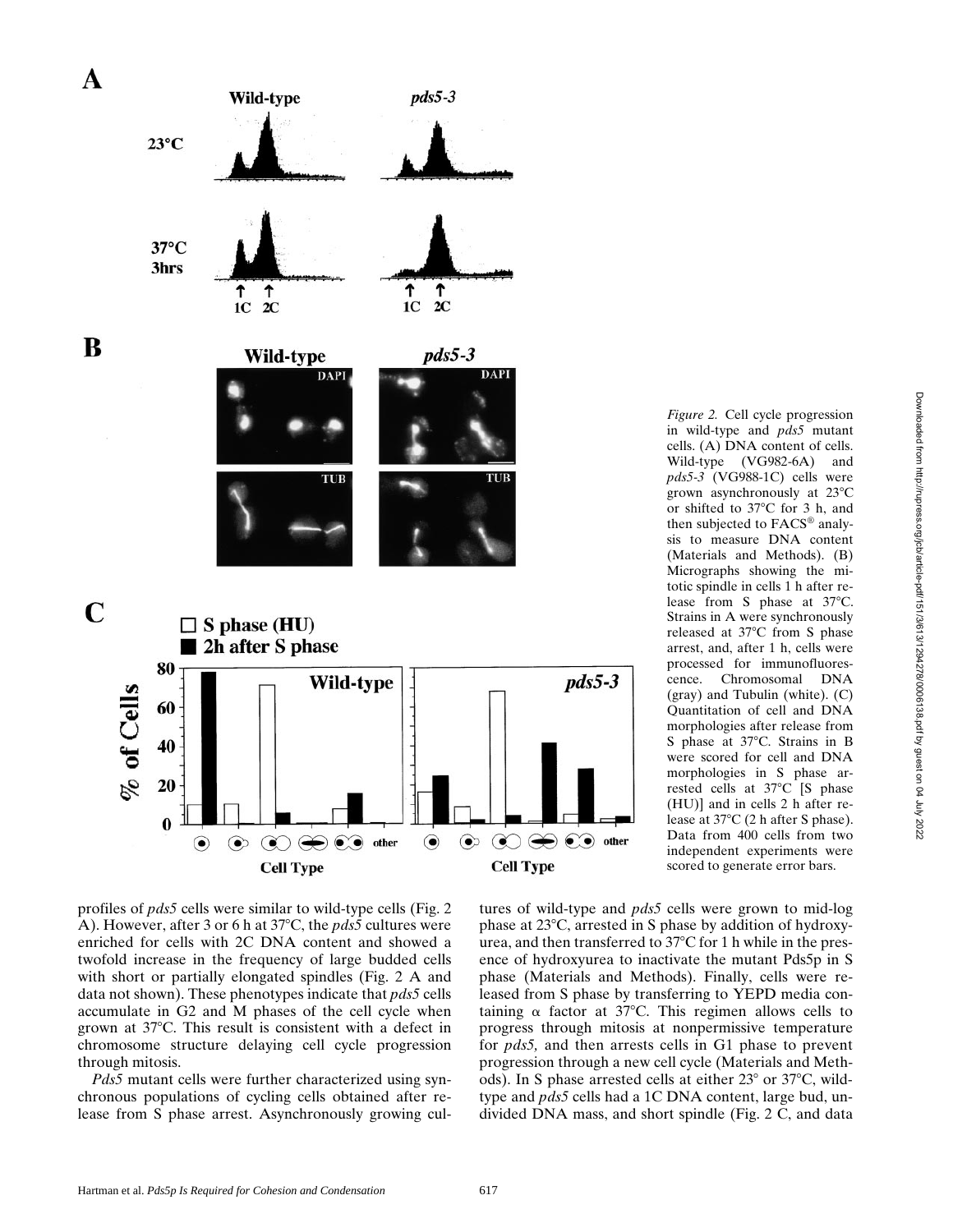

sion wild-type and *pds5* cells. (A) Micrographs of mid-M phase cells subjected to FISH using a chromosome XVI *CEN*distal probe distal (295 kb from *CEN16*). Wild-type (VG982- 6A) and *pds5-2* (VG987-5D) cells were arrested in G1 phase [G1 ( $\alpha$ F) 23°C], shifted to 37°C, and then released from G1 and arrested in mid-M phase {M (nocodazole) 37°C}. Mid-M cells were processed for FISH. Chromosomal DNA (gray) and hybridized probe (white). Bar, 5 mm. (B) Quantitation of FISH of G1 and mid-M phase cells. Wild-type (VG982-6A), *pds5-1* (VG986-5B), *pds5-2* (VG987- 5C), and *pds5-3* (VG988-1C) were arrested and subjected to FISH as described in A. The number of FISH signals in each DNA mass was determined and plotted as a percentage of total nuclei. 200 nuclei from G1 and mid-M cells were scored to generate data. (C) DNA content of mid-M phase cells. Aliquots of cells from strains in B were fixed and processed for flow cytometry to analyze for DNA content in mid-M phase–arrested cells at

Downloaded from http://rupress.org/jcb/article-pdf/151/3/613/1294278/0006138.pdf by guest on 04 July 2022

Downloaded from http://rupress.org/jcb/article-pdf/151/3/613/1294278/0006138.pdf by guest on 04 July 2022

*Figure 3.* Sister chromatid cohe-

not shown). 1 h after release from S phase at  $37^{\circ}$ C, both wild-type and *pds5* cells had completed DNA replication as indicated by a 2C DNA content (data not shown). Most wild-type cells had also completed chromosome segregation since they had an elongated spindle and segregated DNA masses (Fig. 2 B). In contrast, most *pds5* cells had a stretched nuclear DNA mass and partially elongated spindle, indicative of a chromosome segregation defect (Fig. 2 B). 2 h after release, 75% of wild-type cells were unbudded, which demonstrated that they had exited mitosis and arrested in G1 phase (Fig. 2 C). In contrast, only 25% of *pds5-3* cells were unbudded while the majority remained in mitosis as large budded cells in either anaphase with a stretched DNA mass or in telophase with separated DNA masses (Fig. 2 C). After 4 h, the number of unbudded *pds5-3* cells increased to 63%. Similar results were obtained with *pds5-1* and *pds5-2* cells (data not shown). These data suggest that *pds5* inactivation causes a mitotic defect that disrupts chromosome segregation and delays, but does not prevent, exit from mitosis.

#### *Pds5p Is Required for Sister Chromatid Cohesion*

 $37^{\circ}$ C.

We next assayed whether *pds5* cells are defective in sister chromatid cohesion. Wild-type, *pds5-1*, *pds5-2,* and *pds5-3* haploid strains were arrested in G1 phase at  $23^{\circ}$ C incubation in YEPD liquid containing  $\alpha$  factor, and then transferred to  $37^{\circ}$ C for 1 h to inactivate the mutant Pds5p in G1 phase (Materials and Methods). Cultures were then released from G1 phase arrest at  $37^{\circ}$ C by transferring cells to YEPD liquid-containing nocodazole to arrest cells in mid-M phase at  $37^{\circ}$ C (Materials and Methods). In this protocol, cells were at the nonpermissive temperature for the *pds5* mutation through S, G2, and mid-M phases, which encompasses the time when sister chromatid cohesion is established and maintained. Aliquots of G1 and mid-M phase cells were processed for FISH using a chromosome XVI centromere-distal probe to assay cohesion at a site 295 kb from the centromere (Materials and Methods). Consistent with our previous studies, most wild-type cells in mid-M phase had one FISH signal per nuclear DNA mass, demonstrating that sister chromatids were paired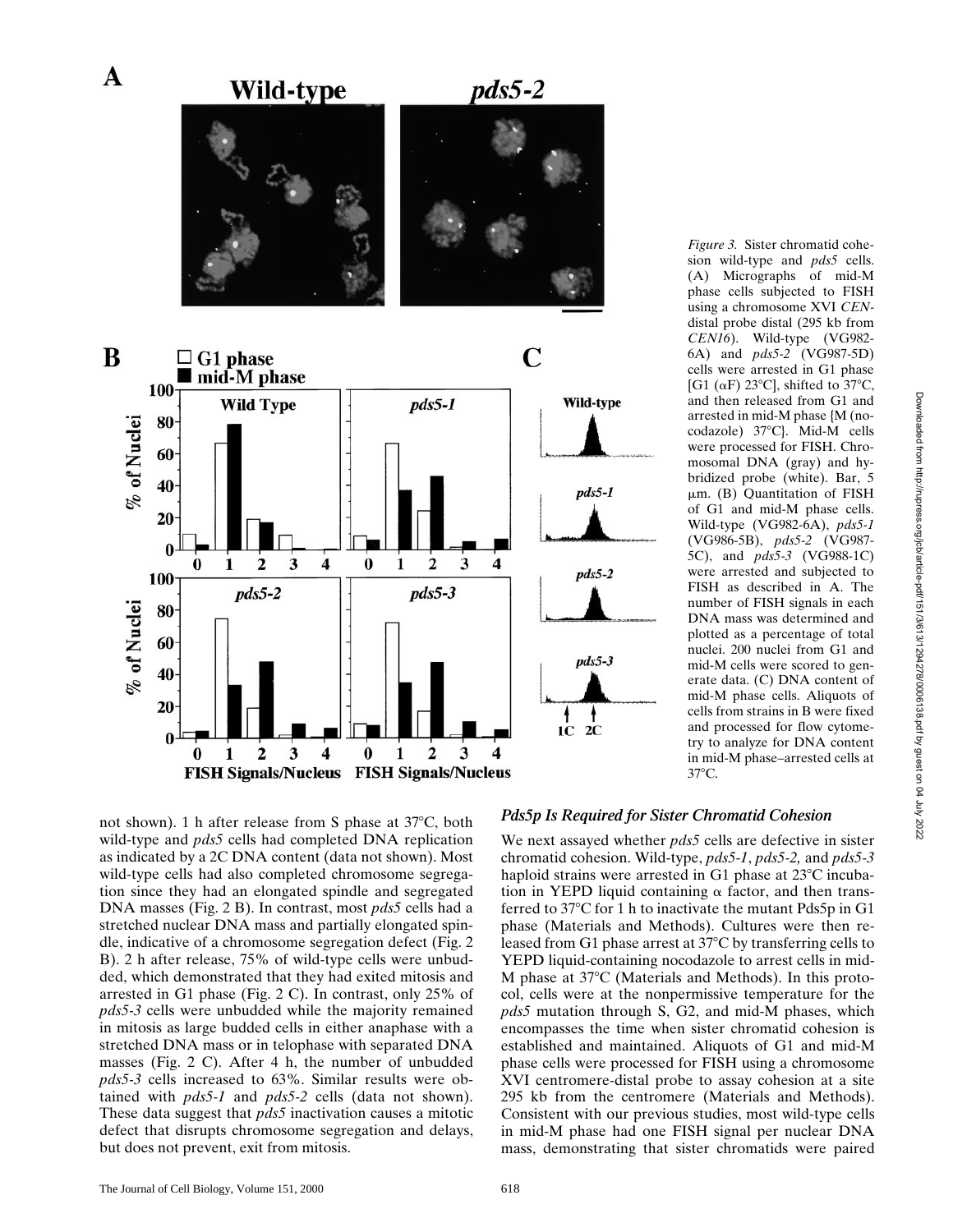

*Figure 4.* Maintenance of sister chromatid cohesion in wild-type and *pds5* cells arrested in mid-M phase. Wild-type (VG982-6A) and *pds5-3* (VG988-1C) cells were arrested in G1 phase at 23°C, and then released from G1 phase and arrested in mid-M phase at  $23^{\circ}$ C. Cells were transferred to  $37^{\circ}$ C for 1 h while still arrested. Aliquots of mid-M phase cells at  $23^{\circ}$  and  $37^{\circ}$ C were plated to determine cell viability (A) and processed for FISH (B). (A) Cell viability. Mid-M phase cells at  $23^{\circ}$  and  $37^{\circ}$ C were plated onto YEPD and grown for 3 d at  $23^{\circ}$ C, and the percentage cell viability was calculated (Materials and Methods). Data was generated from two independent experiments. (B) Sister chromatid cohesion. Mid-M phase cells at  $23^{\circ}$  and  $37^{\circ}$ C were processed for FISH using a chromosome XVI centromere distal probe (cosmid 70912). The number of FISH signals in each DNA mass was quantitated as described in Fig. 3 B.

(Fig. 3, A and B). In a small number of DNA masses, two FISH signals were detected due to either a low level of precocious sister chromatid dissociation or spurious background (Fig. 3 B). In contrast, most *pds5* cells in mid-M phase at  $37^{\circ}$ C had two FISH signals, indicating that sister chromatids had precociously dissociated (Fig. 3, A and B). The second FISH signal in mid-M phase *pds5* cells was not due to preexisting aneuploidy since in G1 phase most cells had only one FISH signal (Fig. 3 B). The two FISH signals detected in a few nuclei from G1 phase wild-type and *pds5* cells were likely due to spurious background. Similar results were obtained using probes from *CEN*-proximal regions of chromosomes I, IV, and XVI (data not shown). Thus, Pds5p is required for sister chromatid cohesion at both *CEN-*proximal and distal chromosomal regions.

Cells defective in the mitotic checkpoint precociously dissociate their sister chromatids as a consequence of their failure to arrest in response to spindle damage (Straight et al., 1996; Yamamoto et al., 1996b). However, *pds5* mutants have a functional mitotic checkpoint since nocodazoletreated *pds5* cells do not undergo new rounds of DNA

replication or new bud formation (Fig. 3 C, and data not shown). Therefore, the precocious dissociation of sister chromatids in *pds5* cells is not due to a defect in cell-cycle regulation, but reflects a potential role for Pds5p in sister chromatid cohesion.

While we have shown that *pds5* mutants are defective for cohesion, the previous regimen does not distinguish whether the defect is in the establishment or the maintenance of cohesion. We used a different regimen to distinguish between these possibilities by inactivating the mutant Pds5p after cohesion had been established. Wild-type and  $pds5-3$  haploid cells were arrested in G1 phase at  $23^{\circ}$ C using  $\alpha$  factor, released from G1 phase and arrested in mid-M phase at  $23^{\circ}$ C by treatment with nocodazole, and then transferred to  $37^{\circ}$ C to inactivate the mutant Pds5-3p in mid-M phase (Materials and Methods). Aliquots of mid-M phase cells at  $23^{\circ}$  and  $37^{\circ}$ C were plated for cell viability and processed for FISH using a centromere-distal probe from chromosome XVI. As expected, most wildtype cells in mid-M phase at  $23^{\circ}$  and  $37^{\circ}$ C were viable and had one FISH signal (Fig. 4, A and B). Similarly, most  $pds5-3$  cells in mid-M phase at  $23^{\circ}$ C were viable and had one FISH signal. However, upon shift of mid-M phase *pds5-3* cells to 37°C, viability decreased and the number of cells with two FISH signals increased (Fig. 4, A and B). Similar results were obtained using FISH probes from centromere-proximal regions of chromosomes IV and XVI (data not shown). These results demonstrate that Pds5p function is required to maintain sister chromatid cohesion in mid-M phase at centromere proximal and distal chromosomal regions.

#### *Pds5p Is Required for Chromosome Condensation*

We had previously shown that the *mcd1* mutant was defective in chromosome condensation as well as in sister chromatid cohesion (Guacci et al., 1997b). Therefore, we used FISH to determine whether *pds5* mutants were also defective for condensation. Wild-type, *pds5-1*, *pds5-2,* and *pds5-3* haploid cells were arrested in G1 phase at  $23^{\circ}$ C using  $\alpha$  factor, incubated at  $37^{\circ}$ C for 1 h, and then released from G1 phase and arrested in mid-M phase at  $37^{\circ}$ C using nocodazole and processed for FISH (Materials and Methods). First, we examined chromosome condensation at the rDNA locus, a 500-kb block of repetitive DNA. In G1 phase cells, an amorphous rDNA FISH characteristic of a decondensed chromosome is detected, while in mid-M phase haploid cells, the FISH signal formed a single line, characteristic of a condensed chromosome with paired sister chromatids (Guacci et al., 1994). As expected, in wildtype cells arrested in mid-M phase, the FISH signal formed a single line at the edge of the DNA masses (Fig. 5 A). In contrast, in *pds5-1*, *pds5-2*, and *pds5-3* cells in mid-M phase, an amorphous FISH signal reminiscent of decondensed rDNA was detected (Fig. 5 A, and data not shown). An amorphous FISH signal is not expected if sisters chromatids had simply dissociated since in wild-type cells, precociously dissociated sisters are detected as two line-like signals (Guacci et al., 1997b). Furthermore, in anaphase nuclei from cycling wild-type cells, the rDNA is line-like after sister chromatids have separated and segregated (Guacci et al., 1994). Thus, *pds5* cells in mid-M phase at 37°C have rDNA morphology indicative of a defect in condensation and not merely a dissociation of sister chromatids.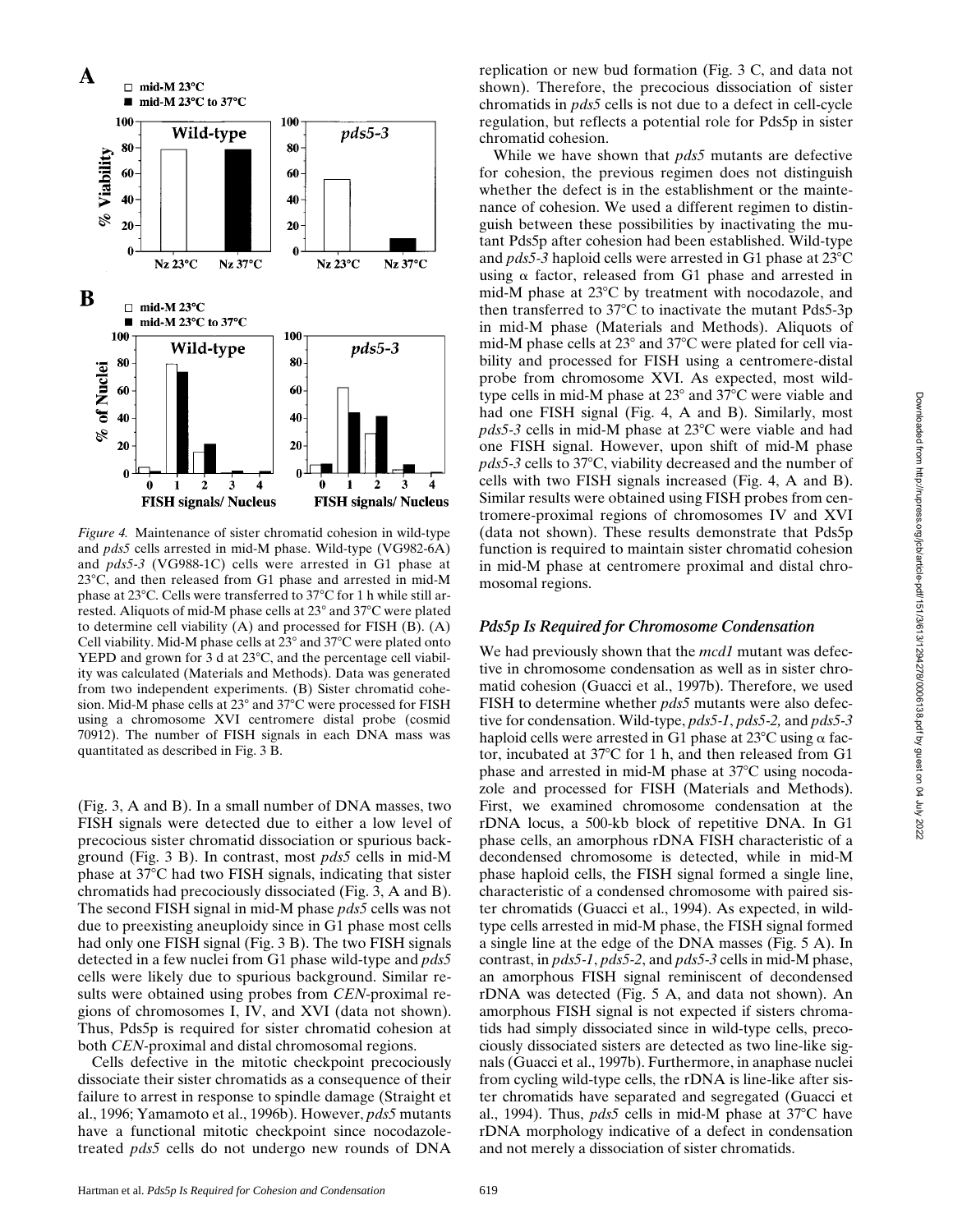*Figure 5.* Analysis of chromosome condensation in wildtype and *pds5* cells. Wildtype (VG982-6A) and *pds5-3* (VG988-1C) cells were synchronously arrested in mid-M at  $37^{\circ}$ C, as described in Fig. 3 A. (A) Micrographs showing FISH of the rDNA. Mid-M phase cells at 37°C subjected to FISH using rDNA as probe. Chromosomal DNA (PI) and hybridized probe (FITC) are shown. Arrows indicate line-like rDNA in wild-type cells. Bar,  $5 \mu m$ . (B) Micrographs showing FISH of chromosome VIII region. Mid-M phase cells at  $37^{\circ}$ C subjected to FISH using a mixture of six chromosome VIII probes. Chromosomal DNA (gray) and hybridized probe (white) are



A

B



We also determined whether Pds5p is required for chromosome condensation at unique chromosomal regions. The number and spacing of FISH signals in cells hybridized with a mixture of chromosome VIII or XVI probes provides a qualitative measure of chromosome condensation. In haploid G1 phase cells hybridized with four chromosome XVI probes, four widely spaced FISH signals are often detected per nucleus, whereas in mid-M phase haploid cells a short line-like FISH signal with one or two closely associated FISH signals is detected (Guacci et al., 1994). These patterns indicate a change from a decondensed chromosome in G1 phase to a condensed chromosome with paired sister chromatids in mid-M phase. Wildtype and *pds5-3* haploid cells were arrested in mid-M phase cells at  $37^{\circ}$ C, as described above for rDNA FISH, and then subjected to FISH using a mixture of probes from either chromosome VIII or XVI (Materials and Methods). In wild-type cells, a single line-like FISH signal or a few closely associated FISH signals were detected in most nuclei (Fig. 5 B, and data not shown). By contrast, in *pds5-3* cells, a larger number of more widely spaced FISH

signals were detected in many DNA masses (Fig. 5 B, and data not shown). Some of the increased numbers of FISH signals are expected due to precocious sister chromatid dissociation. However, if sister chromatids remained condensed there should be two tight lines or clusters of FISH signals, one from each separated and condensed sister chromatid. Instead, the dispersed FISH signals are reminiscent of two separated and decondensed chromosomes (Fig. 5 B). Similar results were obtained with *pds5-1* and *pds5-2* cells (data not shown). Taken together, the results from FISH using rDNA and chromosome VIII and XVI probes indicate that *pds5* cells exhibit defects in chromosome condensation as well as sister chromatid cohesion.

shown. Bar,  $5 \mu m$ .

#### *Pds5p Localizes to Chromosomes in a Cell Cycle–dependent Manner and Its Binding to Chromosomes Is Dependent on Mcd1p Function*

The defects in mitotic chromosome structure detected in *pds5* mutants are consistent with a role for Pds5p as a chromosomal structural protein. To determine whether Pds5p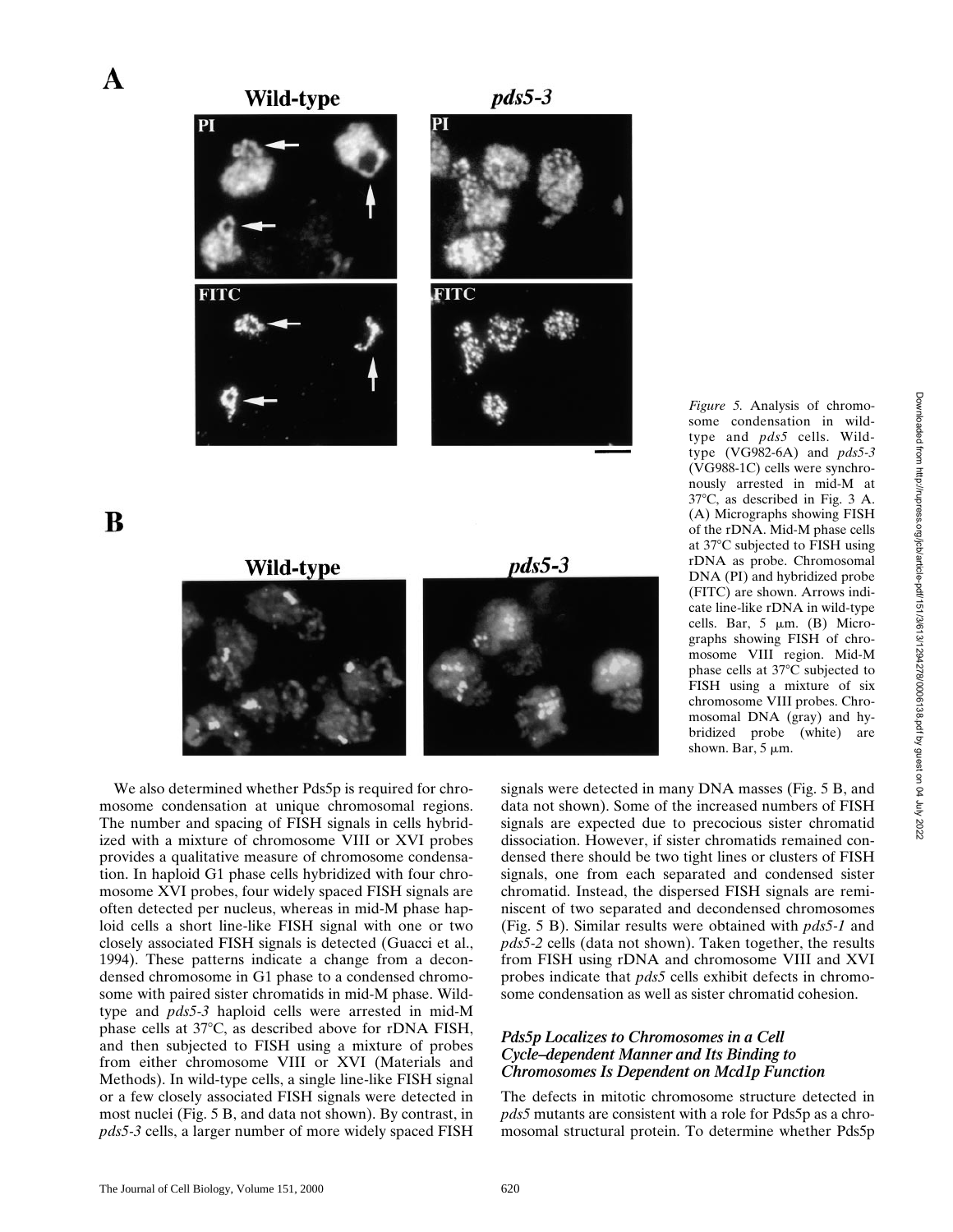

Downloaded from http://rupress.org/jcb/article-pdf/151/3/613/1294278/0006138.pdf by guest on 04 July 2022 Downloaded from http://rupress.org/jcb/article-pdf/151/3/613/1294278/0006138.pdf by guest on 04 July 2022

VG2050-1A (*MCD1-6HA*) was grown and processed for chromosome spreads as described in A. Chromosomal DNA (DAPI) and Mcd1p (Mcd1-6HAp) are shown. \*Anaphase cell from the asynchronous population. Bar,  $5 \mu m$ . (C) Enlargement of mid-M phase cells from cultures in A and B. Bar, 1.25  $\mu m$ . (D) Binding of Pds5p and Mcd1p to *CEN3* and *LEU2* loci. Strains in A were grown to mid-log phase and subjected to ChIP using the anti–HA antibody C12A5, and then analyzed by PCR for the presence of *CEN3*, *LEU2,* and *ADE3* chromosomal loci (Materials and Methods). (Total) PCR of total chromatin equivalent to 1% that used for ChIP; positive control for PCR. (E) Assay to determine whether Mcd1p function is required for Pds5p localization to chromosomes. Wild-type (VG2064-2A) and *mcd1-1* mutant (VG2072-2D) strains containing Pds5p-6HA were arrested in G1 phase at 23 $^{\circ}$ C, transferred to 37 $^{\circ}$ C, and then arrested in mid-M phase at 37 $^{\circ}$ C and processed for chromosome spreads (Materials and Methods). Chromosomal DNA (DAPI) and Pds5p (Pds5-6HAp) are shown. Bar, 5  $\mu$ m. (F) Assay to determine whether Pds5p function is required for Mcd1p localization to chromosomes. Wild-type (VG2050-1A) and *pds5* mutant ({VG2073-7D; *pds5-1*}, {VG2074-6C; *pds5-2*}, and {VG2075-6D; *pds5-3*} strains bearing Mcd1p-6HA were treated as described in E. Chromosomal DNA (DAPI) and Mcd1p (Mcd1-6HAp) are shown. Bar,  $5 \mu m$ .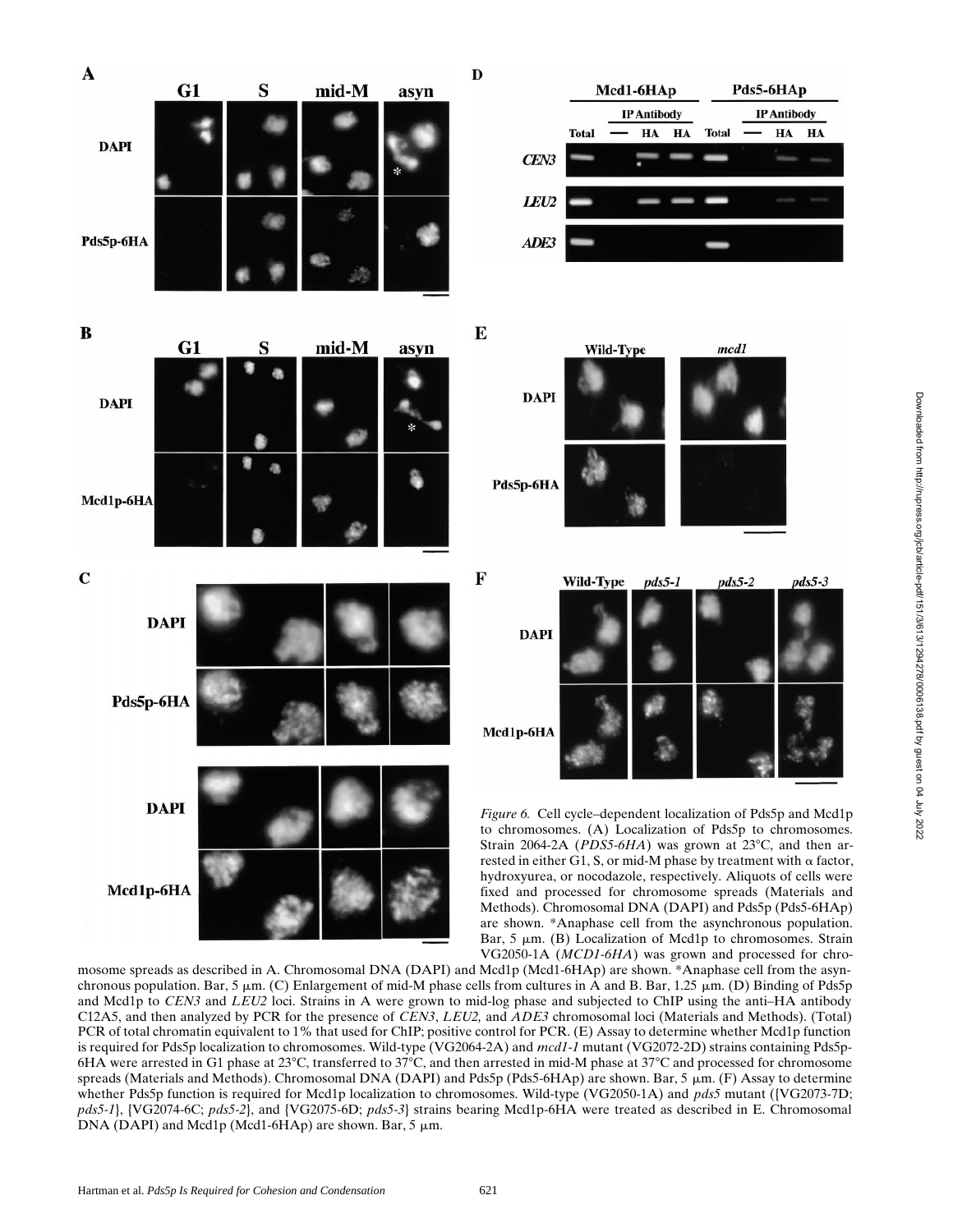binds to chromosomes, an asynchronous culture of haploid strain VG2064-2A was arrested in G1, S, and mid-M phases. This strain contains a *PDS5-6HA* allele under control of the *PDS5* promoter as the sole source of Pds5p, which enabled us to assess the chromosomal localization of Pds5p using a chromosome "spread" technique (Materials and Methods). In G1 phase cells, little Pds5p was detected on chromosomes (Fig. 6 A). In contrast, a bright Pds5p signal was detected in both S and mid-M phase cells (Fig. 6 A). In asynchronous cells, there are two general types of DNA masses, elongated dumbbell-shaped DNA masses from late anaphase cells and roughly spherical DNA masses from cells at all other stages of the cell cycle. Pds5p was absent from the elongated DNA masses of late anaphase cells (Fig. 6 A). For spherical DNA masses, 42% had prominent Pds5p staining, while the remaining had little or no Pds5p staining, consistent with a cell cycle–dependent chromosomal binding. Finally, in cells arrested in telophase by the *cdc15* mutation, little Pds5-6HAp was detected on chromosomes (data not shown). Mcd1p, like Pds5p, is also required for both sister chromatid cohesion and condensation (Guacci et al., 1997b). Therefore, we analyzed the localization of Mcd1p using haploid strain VG2050-1A, which contains Mcd1-6HAp as the sole source of Mcd1p, and compared it with that of Pds5p (Materials and Methods). Mcd1p bound to chromosomes in a cell cycle–dependent manner indistinguishable from that of Pds5p (Fig. 6 B). The staining for both Pds5p and Mcd1p appeared to be brighter on chromosomes in S than in mid-M phase. Interestingly, on mid-M phase cells, the Pds5p and Mcd1p staining was less diffuse than the DAPI and appeared line-like in many cells (Fig. 6 C). This pattern is suggestive of a staining along the chromosomal axis. These results demonstrate that Pds5p localizes to chromosomes in a cell cycle–dependent manner identical to that of Mcd1p.

Pds5p and Mcd1p localize to chromosomes at the same stages of the cell cycle and are both required for cohesion and condensation. This suggests that these two proteins may function by binding to the same chromosomal sites. To test this possibility, we compared the binding of Pds5p and Mcd1p at three discrete chromosomal loci. Asynchronous cultures of VG2064-2A (Pds5-6HAp) and VG2050- 1A (Mcd1-6HAp) were subjected to ChIP using anti–HA antibodies. PCR analysis of the ChIP revealed that Pds5p and Mcd1p bound to *CEN3* DNA and a sequence near the *LEU2* gene, while neither protein bound to a region near the *ADE3* gene (Fig. 6 D, and Megee et al., 1999). Thus, Pds5p and Mcd1p bind to the same two specific chromosomal loci, which suggests that they function at common chromosomal sites to mediate sister chromatid cohesion.

We then determined whether the chromosomal binding of Pds5p was dependent on Mcd1p function. Asynchronously growing cultures of strains VG2072-2D (*mcd1-1* Pds5-6HAp) and VG2064-2A (Pds5-6HAp) were arrested in G1 phase at  $23^{\circ}$ C, transferred to  $37^{\circ}$ C to inactivate the mutant mcd1p, and then released from G1 and arrested in mid-M phase at 37°C (Materials and Methods). Mid-M phase cells at 37°C were subjected to chromosome spreads cells to detect Pds5p (Materials and Methods). As expected, Pds5p was widely distributed on chromosomes in wild-type cells (Fig. 6 E). In contrast, Pds5p failed to bind to any chromosomal regions in the *mcd1* mutant in mid-M phase at 378C (Fig. 6 E). When the *mcd1* mutant was grown

asynchronously at  $23^{\circ}$ C, Pds5p bound to chromosomes in 42% of cells, similar to the wild-type, where it bound in 43% of cells. Thus, the localization of Pds5p to chromosomes is dependent on Mcd1p function. We then assessed whether Mcd1p localization to chromosomes was dependent on Pds5p function. Wild-type VG2050-1A (Mcd1p-6HA) and *pds5* mutant strains VG2073-7D (*pds5-1* Mcd1p-6HA), VG2074-6C (*pds5-2* Mcd1p-6HA) and VG2075-6D (*pds5-3* Mcd1p-6HA) were arrested in mid-M phase at 378C and processed for chromosome spreads to Mcd1p as described above. Mcd1p showed a strong chromosomal localization in both wild-type and *pds5* mutant strains, indicating that Pds5p function is not required for Mcd1p binding to chromosomes (Fig. 6 F). However, there was a slight difference in the patterns since Mcd1p staining was more punctate in the *pds5* mutant strains than in wild-type cells. This subtle difference could be a consequence of the condensation defect in *pds5* mutants or, alternatively, may reflect a decrease in Mcd1p binding at specific sites. We are conducting experiments to determine which possibility is correct. These results demonstrate that the global localization of Pds5p to chromosomes is dependent on wild-type Mcd1p function. In contrast, the bulk Mcd1p localization to chromosomes does not depend on Pds5p function.

The chromosome spreads revealed that there is little Pds5p on chromosomes in G1 phase, late anaphase, or telophase cells. We wanted to determine whether this was due to an absence of Pds5p in cells or an exclusion of Pds5p from chromatin. To address this question, an asynchronous culture of haploid strain VG2063-5C (*PDS5- GFP*) was arrested in G1, S, and mid-M phases and the localization of Pds5p directly determined in intact cells by fluorescence microscopy (Materials and Methods). Pds5- GFPp was detected as a single prominent spherical signal in G1, S, and mid-M phase cells (Fig. 7 A). The intensity of Pds5p fluorescence was lower in G1 phase cells than in either S or mid-M phase cells. When DNA in cells was stained with DAPI, the Pds5p was found to localize in the same region as the DNA, indicating that Pds5p was nuclear (data not shown). An asynchronous culture of haploid strain VG2069-1B (*PDS5-GFP cdc15-2*) was grown at 23 $^{\circ}$ C, and then transferred to 37 $^{\circ}$ C for 3 h to arrest cells in telophase due to the *cdc15* mutation (Pringle and Hartwell, 1981). Two spherical Pds5-GFPp signals were observed at opposite ends of each cell (Fig. 7 A). When DNA in cells was stained with DAPI, the Pds5p localized in the same region as the DNA masses at opposite ends, indicating it was nuclear in these cells (data not shown). We examined Mcd1p by arresting haploid strain VG2049- 3A (*MCD1-GFP*) in G1, S, and mid-M phase (Materials and Methods). Mcd1-GFPp was not detected in G1 phase cells, but formed a single prominent round signal in S and mid-M phase cells (Fig. 7 B). When haploid strain VG2061-1D (*MCD1-GFP cdc15-2*) was arrested in telophase as described above, a very faint Mcd1-GFPp signal was detected, indicating that most of the Mcd1p was absent from cells. Western blot analysis of total protein from cells bearing either Pds5-6HAp or Mcd1-6HAp confirmed the cell cycle–dependent changes in Pds5p and Mcd1p levels obtained with the GFP-tagged proteins (data not shown). These results demonstrate that Pds5p and Mcd1p are bound to chromosomes at similar stages of the cell cycle. However, Pds5p is present in the nucleus at all stages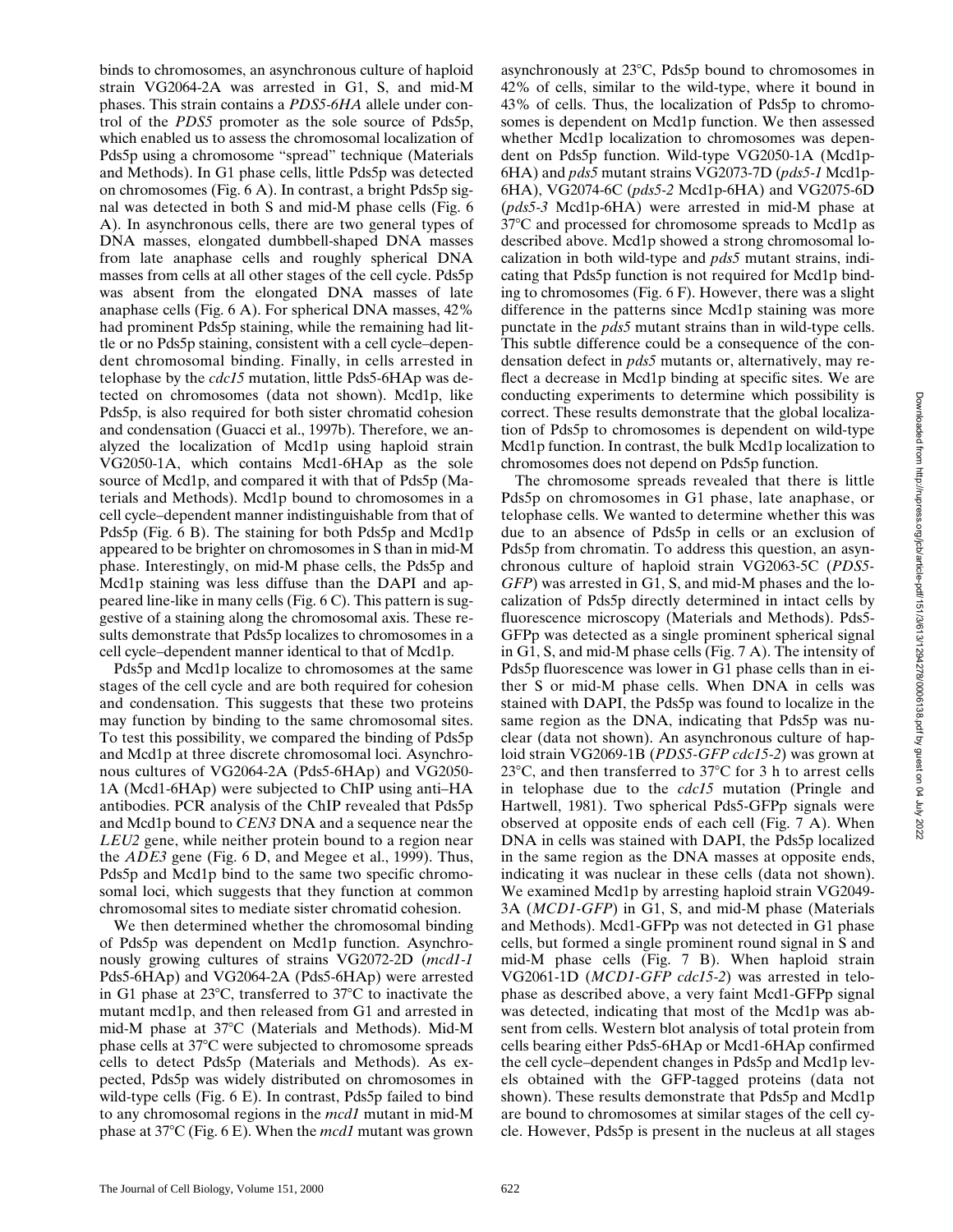

*Figure 7.* Localization of Pds5p and Mcd1p in intact yeast cells. Haploid strains VG2063-5C (*PDS5-GFP*) and VG2049-3A  $(MCD1-GFP)$  were grown to mid-log phase at  $23^{\circ}$ C, and then arrested in G1, S, or mid-M phase. Haploid strains VG2069-1B (*cdc15-1 PDS5-GFP*) and VG2061-1D (*cdc15-2 MCD1-GFP*) were grown to mid-log phase at  $23^{\circ}$ C, and then arrested in telophase by incubation at 37°C for 3 h. Arrested cells were fixed and the localization of GFP-tagged proteins determined in intact cells by fluorescence microscopy (Materials and Methods). Localization of (A) Pds5p and (B) Mcd1p in whole cells at different cell cycle stages.

of the cell cycle, while Mcd1p is at prominent levels only at times when it is bound to chromosomes. The fact that Pds5p only binds to chromosomes at times when Mcd1p is present is consistent with our data showing Pds5p binding to chromosomes is dependent on Mcd1p function.

#### *Discussion*

We have executed a cytogenetic screen of temperature sensitive mutants to identify those that exhibited precocious dissociation of sister chromatids. This screen led to the identification of the *pds1* and *mcd1* mutants (Yamamoto et al., 1996a,b; Guacci et al., 1997b). Here we identified and characterized *PDS5*, another gene identified by this screen. *PDS5* is an essential gene for vegetative growth. Pds5p is required for sister chromatid cohesion at centromere proximal and centromere distal regions. Pds5p is also required for chromosome condensation at both repetitive and unique chromosomal regions. *Pds5* mutant cells have a functional mitotic checkpoint, which demonstrates their defects in cohesion and condensation are not due to a failure in cell cycle arrest. The cell cycle stages when Pds5p is required for viability and loaded onto chromosomes provides insights into its role in cohesion. Pds5p function is important for viability either during or soon after S phase until anaphase and localizes to chromosomes during this cell cycle window, which encompasses the times when sister chromatid cohesion exists. Furthermore, Pds5p is required to maintain cohesion as late as mid-M phase. In contrast, Ctf7p, Scc2p, and Scc4p, which are necessary for the establishment of cohesion, are required for sister chromatid cohesion and cell viability in S phase but not in mid-M phase (Skibbens et al., 1999; Toth et al., 1999; Ciosk et al., 2000). Thus, Pds5p has the same properties as the cohesin complex members Mcd1p, Smc1p, Smc3p, and Scc3p. These results demonstrate that Pds5p is a component of the molecular glue that mediates sister chromatid cohesion and that the maintenance of cohesion requires more than the cohesin complex proteins.

What is the relationship between Pds5p and the cohesin complex? First, we have shown that Pds5p and Mcd1p localize to chromosomes at the same cell cycle stages. Interestingly, the localization of Pds5p and Mcd1p in mid-M phase cells was tighter than the DAPI, suggesting that these proteins may be at the core of the chromosomal axis (this study). Second, chromatin immunoprecipitation of Pds5p reveals that it binds to chromosomal DNA sites in *CEN3* and near *LEU2,* but not near *ADE3*. This binding pattern is identical to that of Mcd1p (Megee et al., 1999). In addition, the global localization of Pds5p to chromosomes depends on Mcd1p function, while Mcd1p localization to chromosomes is independent of Pds5p function. Third, *mcd1* and *pds5* mutants are synthetically lethal (V. Guacci, unpublished results). Moreover, the bimD6 mutant is suppressed by a mutation in SudA gene, which encodes the *A. nidulans* homologues of Pds5p and Smc3p, respectively (Holt and May, 1996). These results reveal that Pds5p and the cohesin complex proteins functionally interact. Furthermore, the fact that Mcd1p binding to chromosomes is independent of Pds5p function suggests that the cohesin complex may serve to load Pds5p onto chromosomal sites, which enables Pds5p to mediate sister chromatid cohesion.

Two homologues of Pds5p, the BimD6 protein of *A. nidulans* and the Spo76 protein of *Sordaria*, have been shown to be essential for mitotic and meiotic chromosome segregation, respectively. BimD6 mutant cells exhibited lethal defects in mitotic chromosome segregation and had fewer kinetochore microtubules than wild-type cells (Denison et al., 1993). The Spo76p localizes to meiotic chromosomes along their length, while the *spo76-1* mutant arrests in meiosis and exhibits defects in sister chromatid cohesion and condensation (van Heemst et al., 1999). During mitosis, the *spo76-1* mutant had only a transient defect in both sister chromatid cohesion and condensation, but exhibited no growth abnormalities. These results indicate that the Spo76p may serve a less prominent or nonessential function during mitosis or that the *spo76-1* allele has almost normal mitotic function. Alternatively, there may be another Pds5p homologue in *Sordaria* that performs the essential mitotic chromosomal function. Thus, Pds5p homologues also play important roles in chromosome structure and function in other eukaryotes.

Previously, we proposed that cohesion and condensation are linked because *mcd1* mutants had defects in both cohesion and condensation (Guacci et al., 1997b). The fact that all three *pds5* alleles also have defects in cohesion and condensation confirms this link. Thus, the link between cohesion and condensation is a general property of yeast chromosomes. Since, Pds5p and Mcd1p have homologues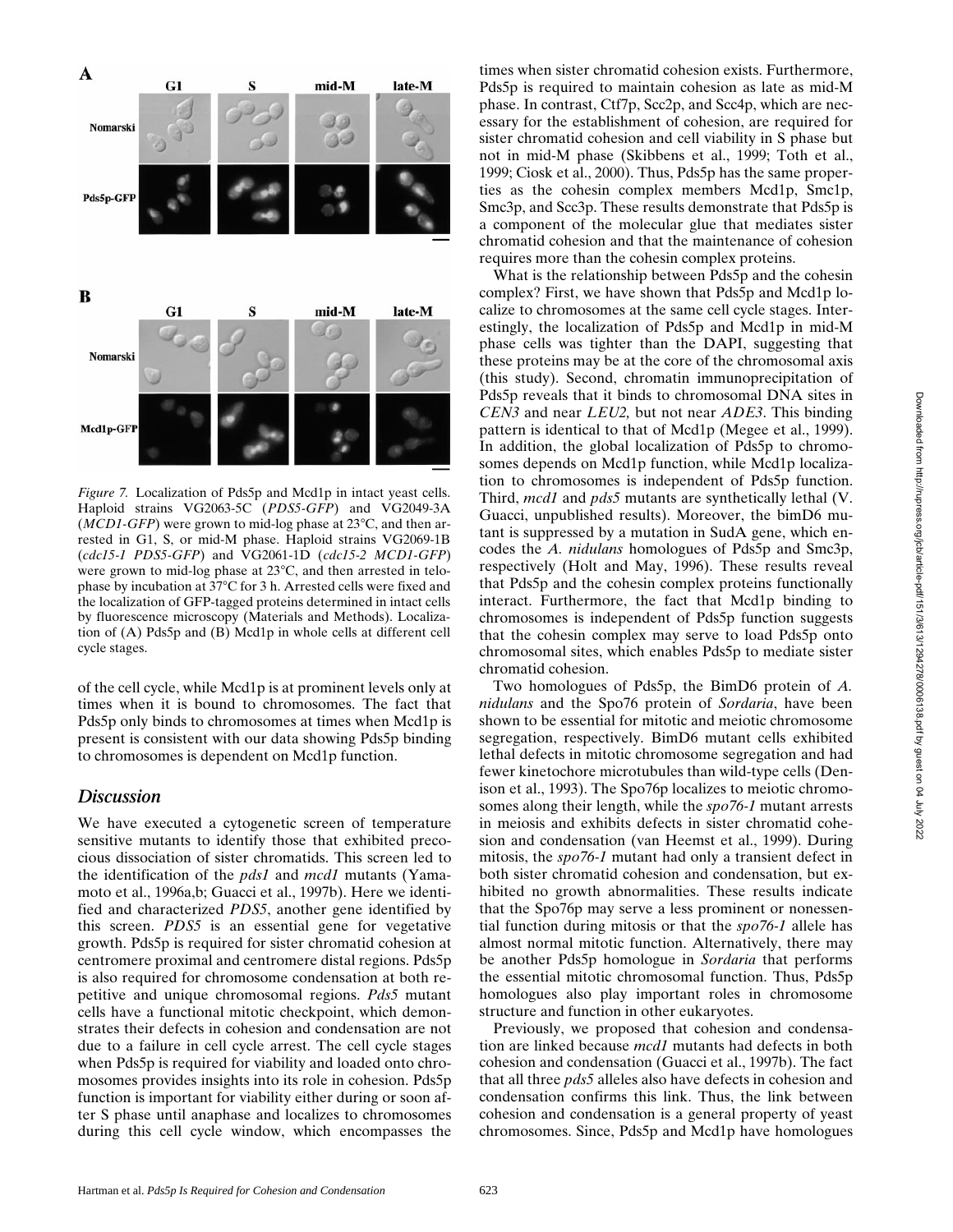in other eukaryotes, it is likely that the cohesion–condensation link would also be conserved. Support for this idea comes from *Sordaria*, where the *spo76-1* mutant exhibited defects in both cohesion and condensation (van Heemst et al., 1999). Unlike in budding yeast, the mitotic chromosomes of *Sordaria* can be detected as individual rod-like chromosomes reminiscent of other eukaryotic chromosomes. The conservation of chromosome structure in eukaryotes is not surprising since chromosomal proteins involved in condensation are conserved throughout eukaryotes. This conservation likely reflects that a common chromosomal architecture is required to execute the structural changes that eukaryotic chromosomes undergo during mitosis.

It has been proposed that cohesion and condensation are distinct chromosomal processes because the soluble condensin and cohesin complexes in yeast, *Xenopus*, and mammals do not copurify or temporally coexist on chromosomes (Hirano et al., 1997; Losada et al., 1998; Schmiesing et al., 1998; Toth et al., 1999). Furthermore, immunodepletion of cohesin complex members in interphase *Xenopus* egg extracts resulted in cohesion defects when chromosomes entered mitosis but rod like chromosomes still formed, which suggested that condensation was unaffected (Losada et al., 1998). These results seem to contradict the link between cohesion and condensation revealed by analysis of budding yeast and *Sordaria* mutants. There are several ways to explain the seemingly contradictory results.

First, it could be that chromosome structure is fundamentally different in yeast and higher eukaryotes. Several lines of evidence make this unlikely. The proteins required for cohesion and condensation are conserved throughout eukaryotes (reviewed in Koshland and Strunnikov, 1996; Koshland and Guacci, 2000). In addition, cohesin complex members are present on chromosomes at similar cell cycle stages in budding yeast, *Xenopus,* and human cells. Cohesin complex members become bound to chromosomes during interphase and remain on chromosomes, albeit at lower levels, during mitosis (Losada et al., 1998, 2000; Schmiesing et al., 1998; I. Waizenegger, S. Hauf, and J.M. Peters, unpublished observations). A similar pattern is seen in budding yeast (see below). Budding yeast and mammalian chromosomes undergo cell cycle–dependent condensation, although yeast exhibits a smaller level of condensation (Guacci et al., 1994). Cohesin binding sites have been mapped over large chromosomal regions in budding yeast and recent PCR-based chromosomal walking has revealed that these sites occur every 8–9 kb in noncentromeric regions (Blat and Kleckner, 1999; Laloraya, S., V. Guacci, and D. Koshland, manuscript submitted for publication). Cohesin binding sites have not been mapped in higher eukaryotes, but it seems likely that such sites are more widely spaced since metaphase chromosomes appear to contain 50–250-kb DNA loops (Earnshaw and Laemmli, 1983; Gasser et al., 1986). Thus, it is likely that cohesin binding sites are distributed along eukaryotic chromosomes, but have different spacing in budding yeast and higher eukaryotes. Such a decreased spacing (i.e., higher density) of cohesion sites was proposed to explain the lower levels of chromosome condensation in budding yeast (Guacci et al., 1997b). In summary, chromosomes from budding yeast and higher eukaryotes have significant, fundamental similarities in structure as well as the mechanism of cohesion and condensation.

Second, interactions between cohesin and condensin complexes might exist, but have been missed. The cell cycle window when condensin and cohesin complex members interact could be very short or involve a small amount of the total protein. In addition, the putative interactions may occur only on proteins that are bound to chromosomes. Finally, interactions between the soluble complexes could be too weak to be preserved during immunoprecipitations or fractionations. In fact, biochemical evidence in yeast supports an interaction between cohesin and condensin complex members. Smc1p and Smc2p, members of the cohesin and condensin complexes, respectively, co-immunoprecipitate when both are overexpressed (Strunnikov et al., 1995). In addition, two other yeast proteins, Trf4p and Hec1p, coimmunoprecipitate with both Smc1p and Smc2p (Castano et al., 1996; Zheng et al., 1999). These results show that interactions between condensin and cohesin members occur and could be mediated through a common component(s).

Finally, the discrepancy may simply reflect that different aspects of chromosome condensation were monitored. To explain the cohesion–condensation link, we proposed that Mcd1p-containing cohesin complexes at one cohesion site associate with those at the next cohesion site along the chromosome (Guacci et al., 1997b). This would loop out the intervening DNA from the chromosomal axis and shorten chromosomes. The DNA between adjacent cohesion sites (looped-out regions) must also be packaged, presumably by the condensin complex. Thus, fully condensed mitotic chromosomes would require the interaction of cohesion proteins at adjacent cohesion sites along the chromosome and condensin-mediated packaging of the intervening DNA loops (Fig. 8 A). The association of adjacent cohesion sites could occur before loop packaging or after the packaging of loops has brought adjacent cohesion sites in close proximity. The mechanism is different, but the end result, the shortening of the chromosomal axis, is the same. If Mcd1p or Pds5p function is perturbed, the interactions between adjacent cohesion sites along the chromatid would be altered and result in less axial shortening (Fig. 8 B). However, the loops would be packaged by the condensin complex or other factors so that rod-shaped chromosomes should form but would be longer than normal metaphase chromosomes. We used FISH to assess the length and spacing of DNA sequences along individual chromosome arms and found that the overall length and spacing was increased in *pds5* and *mcd1* mutants (this study and Guacci et al., 1997b). In contrast, the formation of rod-like chromosomes was taken as evidence that condensation was unaffected by immunodepletion of the cohesin complex in the *Xenopus* extracts (Losada et al., 1998). However, the axial length of individual chromosomes was not measured, which leaves open the possibility that axial shortening of chromosomes was actually perturbed by the immunodepletion. Clearly, many questions must be answered before the cohesion–condensation link can be fully understood.

In *Xenopus*, the cohesin complex members are present at high levels on chromosomes in interphase, but decrease to low levels on chromosomes in mitosis (Losada et al., 1998,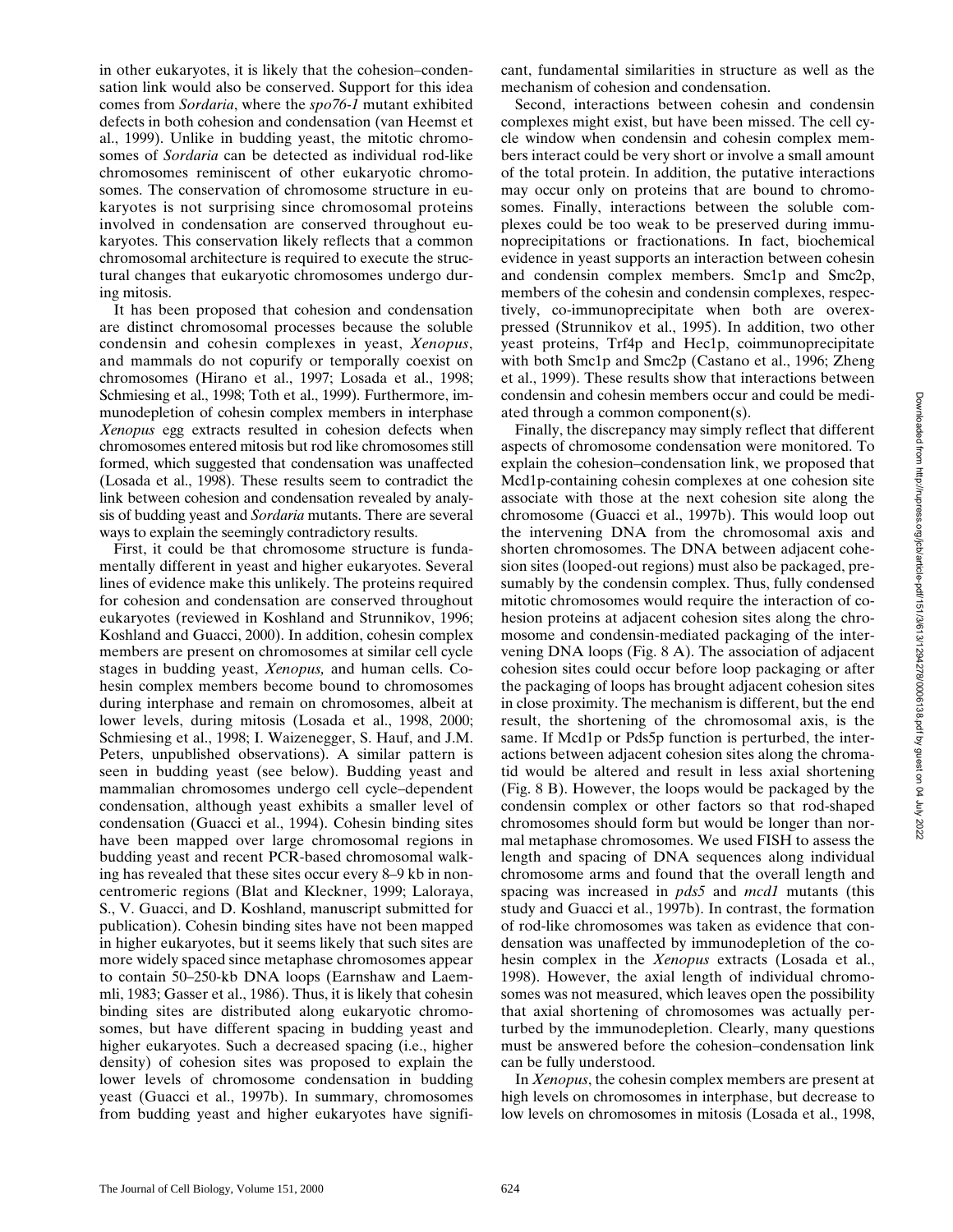

*Figure 8.* Model for chromosome condensation. (A) Condensation in wild-type cells. (Top) Decondensed chromosome with sister chromatid cohesion. Chromosome condensation begins by either packaging of DNA between cohesion sites (middle left) or by the association of adjacent cohesion sites (middle right). The fully condensed mitotic chromosome (bottom) requires both the association of adjacent cohesion sites and the packaging of the DNA between cohesion sites. (B) Condensation in *pds5* or *mcd1* mutants. (Top) Decondensed chromosome with dissociated sister chromatids. When chromosomes undergo condensation, the DNA between cohesion sites is still packaged, but the adjacent cohesion sites cannot associate.

2000). Pds5p and Mcd1p are present at high levels on yeast chromosomes in S and mid-M phase (this study; Michaelis et al., 1997). Our qualitative analysis of Pds5p and Mcd1p levels by chromosome spreads suggests that the levels of these proteins bound to chromosomes may also decrease from S to mid-M phase. While this result must be confirmed by quantitative methods, it suggests that in both yeast and *Xenopus*, chromosomal levels of proteins that mediate sister chromatid cohesion decrease during mitosis. Since chromosomes become condensed in mitosis, the decrease in cohesin complex correlates with condensation. It is also possible that the decrease is required for proper chromosome condensation. Yeast chromosomes undergo less condensation during mitosis than mammalian chromosomes (Guacci et al., 1994). Therefore, it is possible that the more dramatic decrease of the cohesin complex in *Xenopus* may be a consequence of the higher level of chromosome condensation than occurs in budding yeast.

Pds5p is bound to chromosomes in mid-M phase cells (nocodazole arrested), when sister cohesion is present, but is absent from chromosomes in late anaphase, when sisters are separated. Similar results are observed with Mcd1p (this study; Michaelis et al., 1997; Uhlmann et al., 1999). It has been suggested that Mcd1p/Scc1p is cleaved and departs from chromosomes at the metaphase to anaphase transition, which results in the dissolution of cohesion (Michaelis et al., 1997; Uhlmann et al., 1999). It is also tempting to speculate that the loss of Pds5p occurs at the metaphase to anaphase transition and is crucial for the dissolution of cohesion. However, chromosomes also decondense in late anaphase and both Pds5p and Mcd1p are required for condensation (this study; Guacci et al., 1994, 1997b). Therefore, it is essential to correlate the precise time that Pds5p and Mcd1p depart from chromosomes with the state of chromosome condensation. Unfortunately, in budding yeast, the metaphase to anaphase transition cannot be easily detected because individual chromosomes are not visible by conventional microscopy. Yeast cells from S phase until midmitosis have a round DNA mass and a short spindle. Just after the metaphase to anaphase, centromere proximal sequences of sister chromatids rapidly reach opposite poles before any prominent elongation of the DNA mass or spindle occurs in yeast (Guacci et al., 1997a; Straight et al., 1997). It is only until well after the metaphase to anaphase transition, when cells have elongated their spindles and DNA masses, that one can be sure that sister chromatids have separated. It was in these late anaphase cells that most of the Pds5p and Mcd1p was not detected on chromosomes (this study; Michaelis et al., 1997; Uhlmann et al., 1999). Therefore, it is not known whether the departure of Pds5p and Mcd1p occurs at the precise time when sister cohesion is dissolved (the metaphase to anaphase transition) or whether it occurs later in mitosis when chromosomes decondense (late anaphase or telophase). Until the precise timing is determined for the departure of Pds5p and Mcd1p from chromosomes, the effect that their departure has on chromosome structure remains an open question.

Our finding that Pds5p is part of the molecular glue responsible for the maintenance of sister chromatid cohesion demonstrates that the cohesin complex proteins represent only a part of the mechanism that mediates cohesion. Further characterization of Pds5p and its relationship to the cohesin complex will provide valuable insights into how cohesion is maintained and ultimately dissolved. Towards this end, we are examining whether Pds5p is a new member of the cohesin complex, and whether it loads onto chromosomes before the complex or is added afterwards. We are also testing for genetic interactions between Pds5p and cohesin and condensin complex members in yeast to help dissect the link between cohesion and condensation.

We thank P. Megee and B. Lavoie for comments on the manuscript.

D. Koshland was supported by the Howard Hughes Medical Institute, and V. Guacci, T. Hartman, and K. Stead were supported by the National Institutes of Health grant CA06927 and the Commonwealth of Pennsylvania.

Submitted: 28 June 2000 Revised: 25 September 2000 Accepted: 25 September 2000

#### *References*

Blat, Y., and N. Kleckner. 1999. Cohesins bind to preferential sites along yeast chromosome III, with differential regulation along arms versus the centric region. *Cell*. 98:249–259.

Castano, I., P. Brzoska, B. Sadoff, H. Chen, and M. Christman. 1996. Mitotic